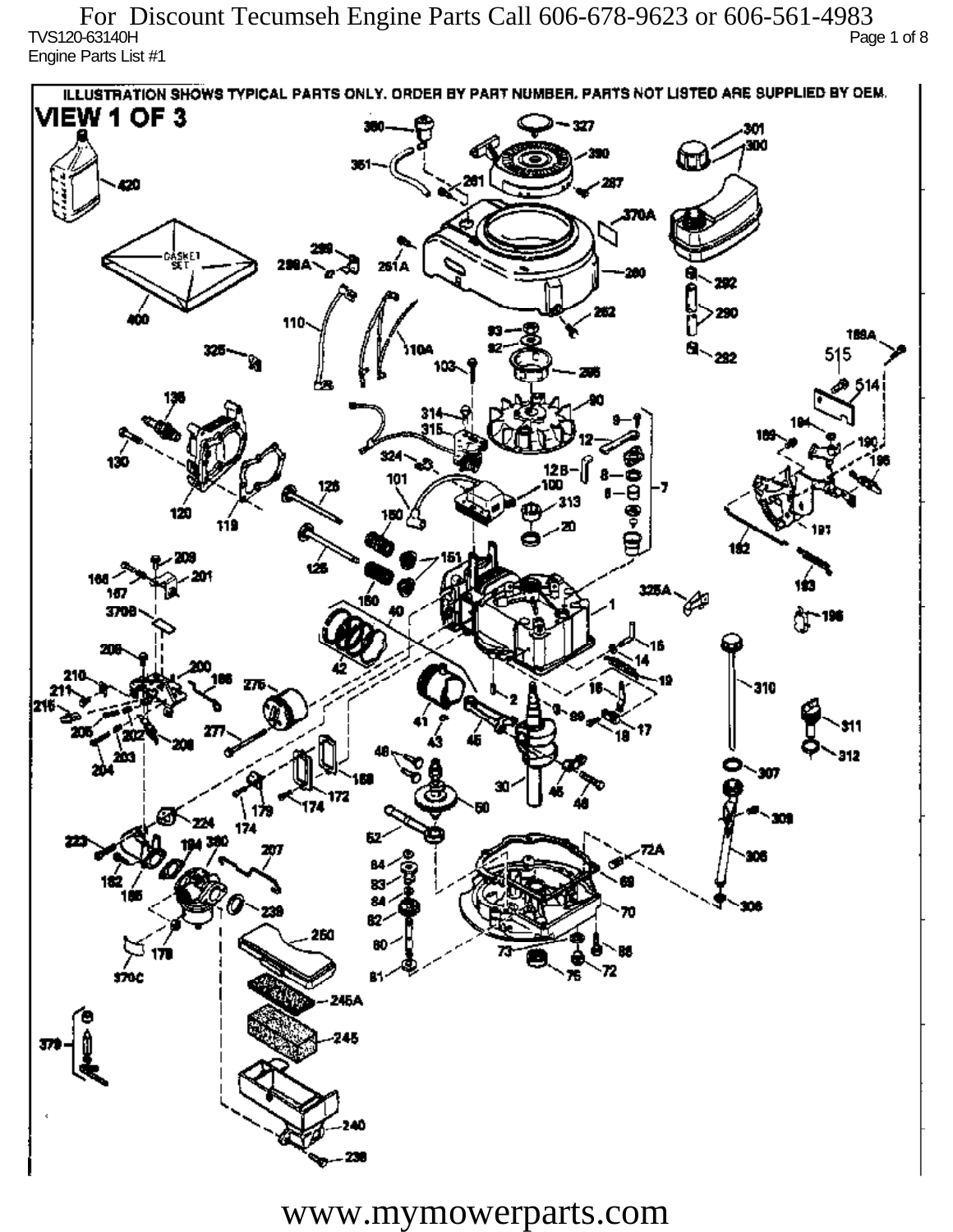|                      | Ref # Part Number |   | Qty Description                           |  |
|----------------------|-------------------|---|-------------------------------------------|--|
|                      | <b>RPMHigh</b>    |   | 3000 to 3300                              |  |
|                      | <b>RPMLow</b>     |   | 2000 to 2300                              |  |
|                      | 1 33968B          |   | Cylinder (Incl. 2 & 20)                   |  |
|                      | 2 26727           |   | 2 Dowel Pin                               |  |
|                      | 6 33734           |   | <b>Breather Element</b>                   |  |
|                      | 7 34214A          |   | Breather Ass'y. (Incl. 6, 8, 9 & 12)      |  |
|                      | 8 33735           |   | * Breather Gasket                         |  |
|                      | 9 30200           |   | 2 Screw, 10-24 x 9/16"                    |  |
|                      | 12 33886          |   | <b>Breather Tube</b>                      |  |
|                      | 14 28277          |   | Washer                                    |  |
|                      | 15 30589          |   | Governor Rod (Incl. 14)                   |  |
|                      | 16 31383A         |   | Governor Lever                            |  |
|                      | 17 31335          |   | Governor Lever Clamp                      |  |
|                      | 18 650548         |   | Screw, 8-32 x 5/16"                       |  |
|                      | 19 31361          |   | <b>Extension Spring</b>                   |  |
|                      | 20 32600          |   | Oil Seal                                  |  |
|                      | 30 34570A         |   | Crankshaft                                |  |
|                      | 40 34535          |   | Piston, Pin & Ring Set (Std.)             |  |
|                      | 40 34536          |   | Piston, Pin & Ring Set (.010" OS)         |  |
|                      | 40 34537          |   | Piston, Pin & Ring Set (.020" OS)         |  |
|                      | 41 33562B         |   | Piston & Pin Ass'y. (Std.) (Incl. 43)     |  |
|                      | 41 33563B         |   | Piston & Pin Ass'y. (.010" OS) (Incl. 43) |  |
|                      | 41 33564B         |   | Piston & Pin Ass'y. (.020" OS) (Incl. 43) |  |
|                      | 42 33567          |   |                                           |  |
|                      |                   |   | Ring Set (Std.)                           |  |
|                      | 42 33568          |   | Ring Set (.010" OS)                       |  |
|                      | 42 33569          |   | Ring Set (.020" OS)                       |  |
|                      | 43 20381          | 2 | Piston Pin Retaining Ring                 |  |
|                      | 45 32875          |   | Connecting Rod Ass'y. (Incl. 46)          |  |
|                      | 46 32610A         | 2 | <b>Connecting Rod Bolt</b>                |  |
|                      | 48 27241          |   | 2 Valve Lifter                            |  |
|                      | 50 35992          |   | Camshaft (MCR)                            |  |
|                      | 52 29914          |   | Oil Pump Ass'y.                           |  |
|                      | 69 35261          |   | * Mounting Flange Gasket                  |  |
|                      | 70 34311D         |   | Mounting Flange (Incl. 72, 75 & 80)       |  |
|                      | 72 36083          |   | Oil Drain Plug                            |  |
|                      | 75 27897          |   | Oil Seal                                  |  |
|                      | 80 30574          |   | <b>Governor Shaft</b>                     |  |
|                      | 81 30590A         |   | Washer                                    |  |
|                      | 82 30591          |   | Governor Gear Ass'y. (Incl. 81)           |  |
|                      | 83 30588A         |   | Governor Spool                            |  |
|                      | 84 29193          |   | 2 Retaining Ring                          |  |
|                      | 86 650488         |   | 6 Screw, 1/4-20 x 1-1/4"                  |  |
|                      | 89 611004         |   | <b>Flywheel Key</b>                       |  |
|                      | 90 611112         |   | Flywheel                                  |  |
|                      | 92 650815         |   | <b>Belleville Washer</b>                  |  |
|                      | 93 650816         |   | <b>Flywheel Nut</b>                       |  |
|                      | 100 34443A        |   | Solid State Ignition                      |  |
|                      | 101 610118        |   | <b>Spark Plug Cover</b>                   |  |
|                      | 103 650814        |   | 2 Screw, Torx T-15, 10-24 x 1"            |  |
|                      | 110 34961         |   | <b>Ground Wire</b>                        |  |
|                      | 119 33554A        |   | * Cylinder Head Gasket                    |  |
|                      | 120 34342         |   | <b>Cylinder Head</b>                      |  |
|                      | 125 29313C        |   | Exhaust Valve (Std.) (Incl. 151)          |  |
|                      | 125 29315C        |   | Exhaust Valve (1/32" OS) (Incl. 151)      |  |
|                      | 126 29314B        |   | Intake Valve (Std.) (Incl. 151)           |  |
|                      | 126 29315C        |   | Intake Valve (1/32" OS) (Incl. 151)       |  |
|                      | 130 6021A         |   | Screw, 5/16-18 x 1-1/2"                   |  |
|                      | 135 35395         |   | Resistor Spark Plug (RJ19LM)              |  |
| www.mymowerparts.com |                   |   |                                           |  |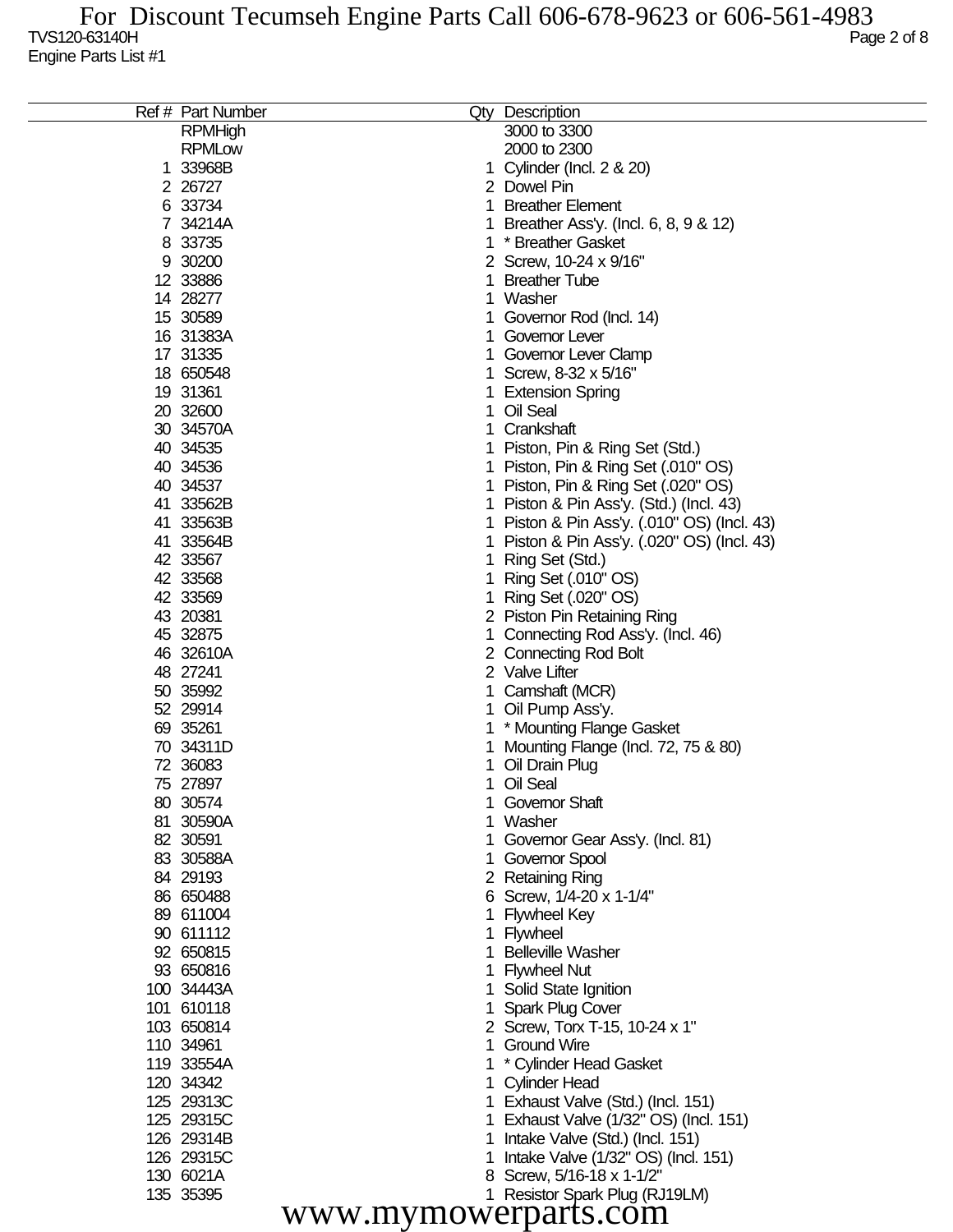$\overline{a}$ 

| Ref # Part Number |    | Qty Description                                                 |
|-------------------|----|-----------------------------------------------------------------|
| 150 35991         |    | 2 Valve Spring                                                  |
| 151 31673         |    | 2 Valve Spring Cap                                              |
| 169 27234A        |    | * Valve Cover Gasket                                            |
| 172 32755         |    | <b>Valve Cover</b>                                              |
| 174 650128        |    | 2 Screw, 10-24 x 1/2"                                           |
| 178 29752         |    | 2 Nut & Lock Washer, 1/4-28                                     |
| 182 6201          |    | 2 Screw, 1/4-28 x 7/8"                                          |
| 184 26756         |    | * Carburetor To Intake Pipe Gasket                              |
| 185 31384A        |    |                                                                 |
|                   |    | Intake Pipe (Incl. 224)                                         |
| 186 34337         |    | Governor Link                                                   |
| 189 650839        |    | 2 Screw, 1/4-20 x 3/8"                                          |
| 190 35831         |    | <b>Brake Lever</b>                                              |
| 191 35015B        |    | S.E. Brake Bracket (Incl. 195)                                  |
| 192 34966         |    | <b>Brake Control Link</b>                                       |
| 193 34965         |    | <b>Brake Spring</b>                                             |
| 194 32309         |    | <b>Retaining Ring</b>                                           |
| 195 610973        |    | Terminal                                                        |
| 200 33131A        |    | Control Bracket (Incl. 202 thru 205)                            |
| 202 33802         |    | <b>Compression Spring</b>                                       |
| 203 31342         |    | <b>Compression Spring</b>                                       |
| 204 650549        |    | Screw, 5-40 x 7/16"                                             |
| 205 650777        |    | Screw, 6-32 x 21/32"                                            |
| 207 34336         |    | <b>Throttle Link</b>                                            |
| 209 30200         |    | 2 Screw, 10-24 x 9/16"                                          |
| 210 27793         |    | <b>Conduit Clip</b>                                             |
|                   |    |                                                                 |
| 211 28942         |    | Screw, 10-32 x 3/8"                                             |
| 223 650451        |    | 2 Screw, 1/4-20 x 1"                                            |
| 224 34690A        |    | * Intake Pipe Gasket                                            |
| 238 650806        |    | 2 Screw, 10-32 x 5/8"                                           |
| 239 34338         |    | * Air Cleaner Gasket                                            |
| 240 34858         |    | Air Cleaner Body                                                |
| 245 34340         |    | <b>Air Cleaner Filter</b>                                       |
| 260 35484         |    | <b>Blower Housing</b>                                           |
| 261 30200         |    | 2 Screw, 10-24 x 9/16"                                          |
| 262 650831        |    | 2 Screw, 1/4-20 x 1/2"                                          |
| 275 35993         |    | Muffler                                                         |
| 277 650957        |    | 2 Screw, 1/4-20 x 2-31/32"                                      |
| 285 35000         |    | 1 Starter Cup                                                   |
| 287 650884        |    | 2 Screw, 8-32 x 1/2"                                            |
| 290 30705         |    | 1 Fuel Line                                                     |
| 292 26460         |    | 2 Fuel Line Clamp                                               |
| 300 34476A        |    | 1 Fuel Tank (Incl. 292 & 301)                                   |
| 301 33032         |    | 1 Fuel Cap                                                      |
|                   |    | Oil Fill Tube                                                   |
| 305 35577         |    |                                                                 |
| 306 34265         | 1. | * "O" Ring                                                      |
| 307 35499         |    | 1 "O" Ring                                                      |
| 309 650562        |    | Screw, 10-32 x 1/2"                                             |
| 310 35578         |    | <b>Dipstick</b>                                                 |
| 313 34080         |    | Spacer                                                          |
| 327 35392         |    | <b>Starter Plug</b>                                             |
| 370A 34144        |    | <b>Primer Decal</b>                                             |
| 370 34346         |    | <b>Lubrication Decal</b>                                        |
| 380 632099        |    | Carburetor (Incl. 184)                                          |
| 390 590686        | 1. | <b>Rewind Starter</b>                                           |
| 400 35997         |    | 1 * Gasket Set (Incl. items marked PK i n notes) Incl. part #'s |
|                   |    | 26756 (1), 27234A (1), 33554A (1), 33735 (1), 34265 (1),        |

## www.mymowerparts.com

34338 (1), 34690A (1), 35261 (1)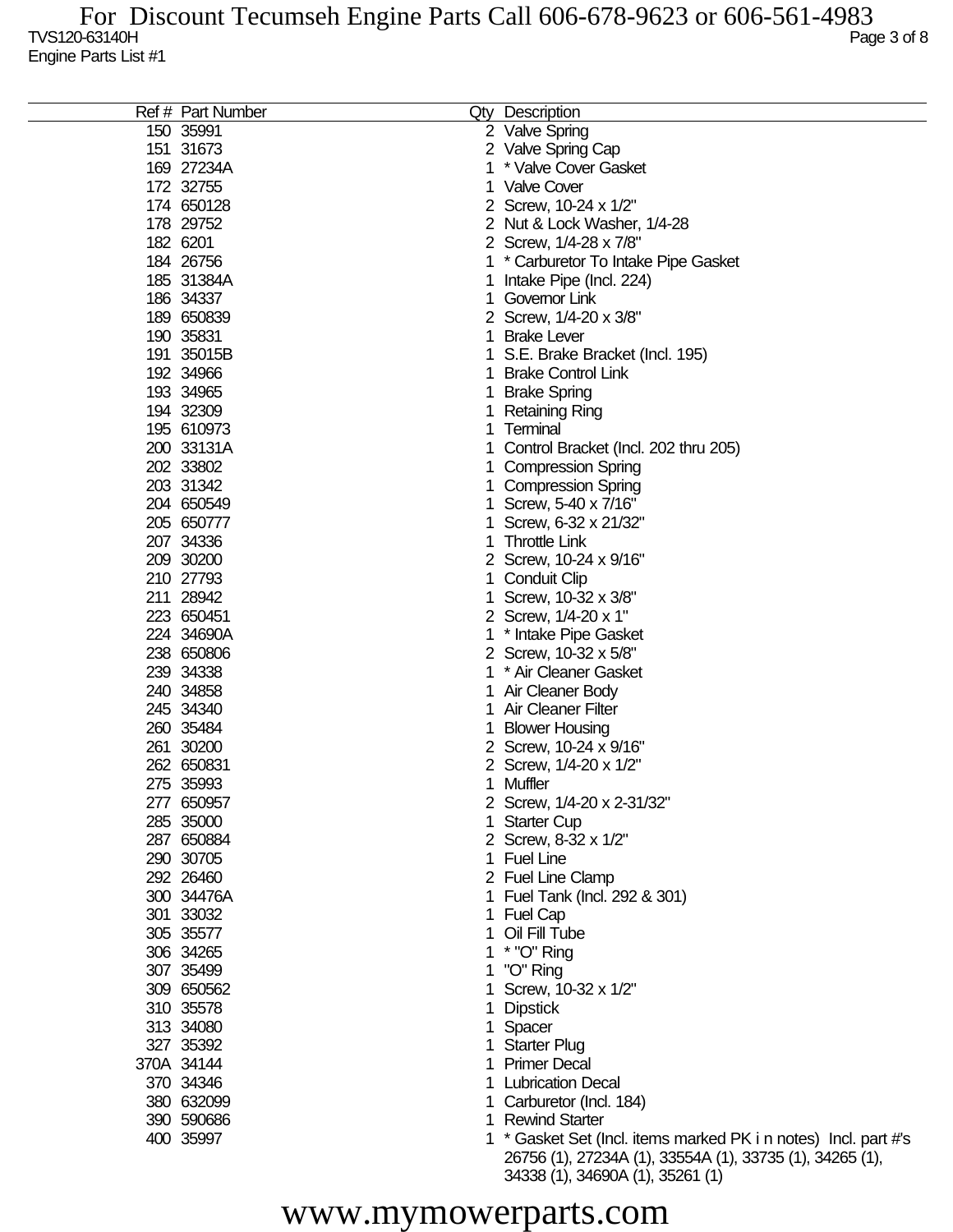| Ref<br><b>Part Number</b><br>$^{\rm \texttt{}}$ | Jt∨<br><b>Description</b>                             |
|-------------------------------------------------|-------------------------------------------------------|
| 730225<br>420<br><b>JUZZJ</b>                   | SAE<br>Oil (Quart)<br>$304-$<br>Cycle Engine '<br>. . |

www.mymowerparts.com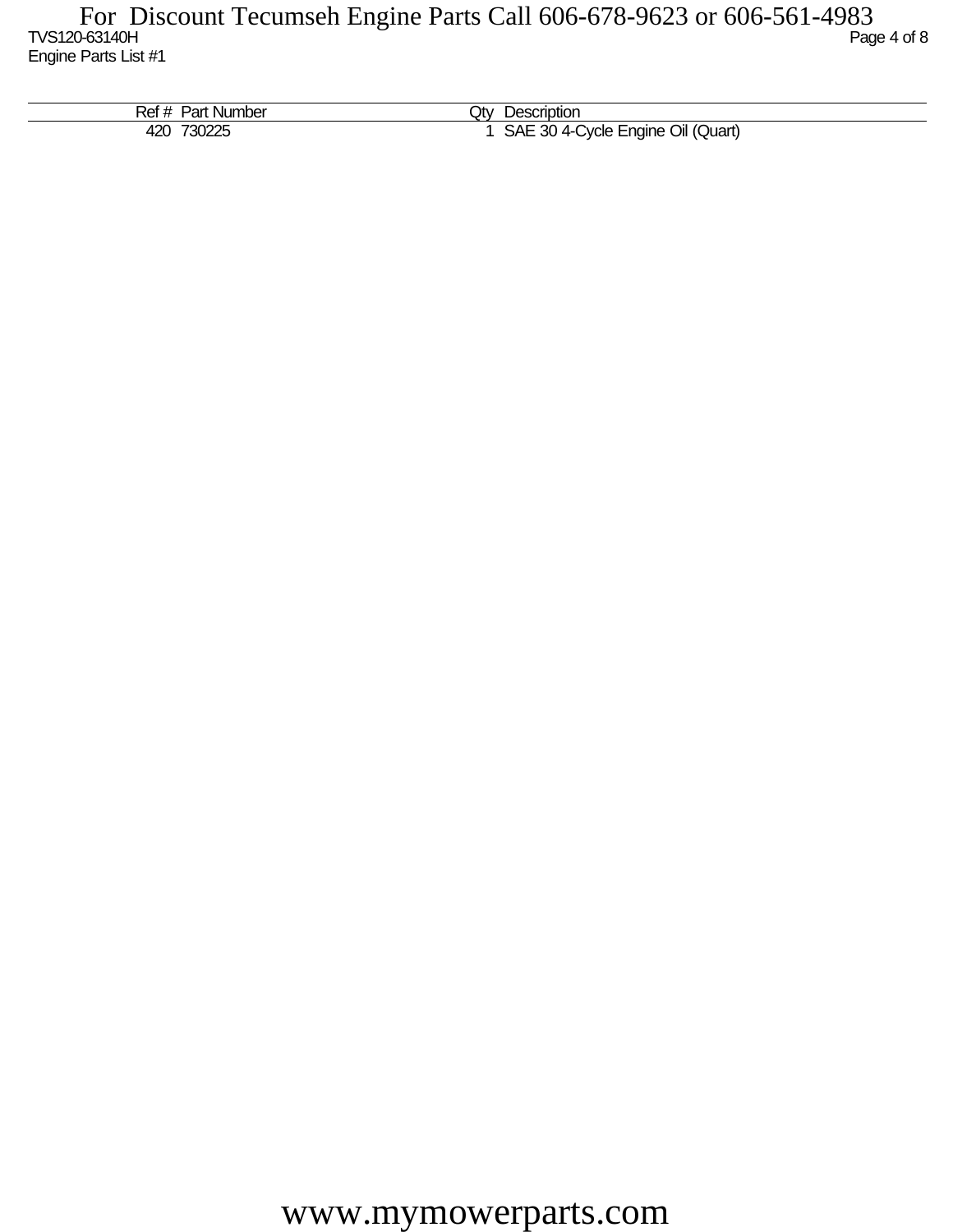$\sim$  TVS120-63140H Page 5 of 8 Engine Parts List #2 For Discount Tecumseh Engine Parts Call 606-678-9623 or 606-561-4983



www.mymowerparts.com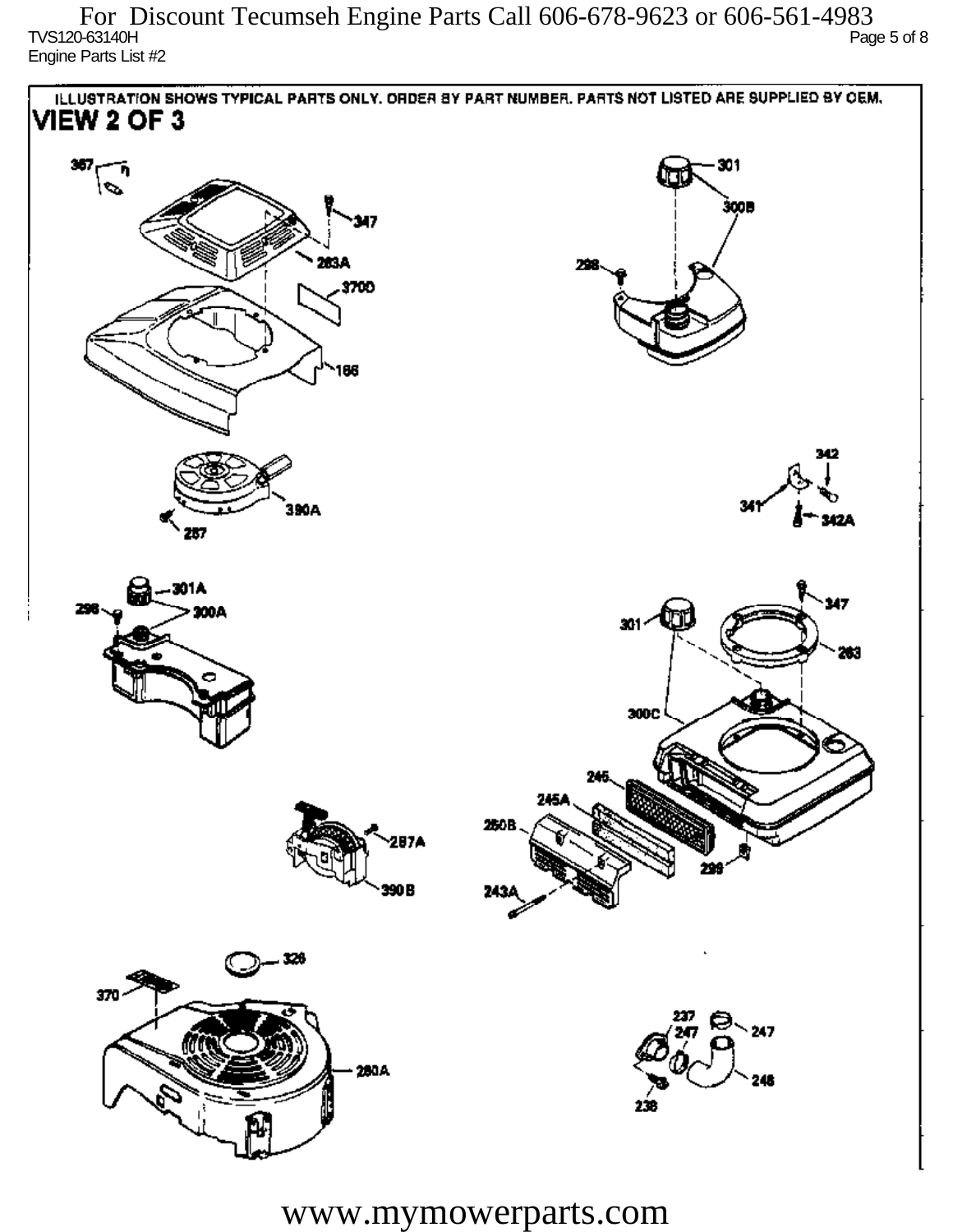| Ref # Part Number | Qty | Description                      |
|-------------------|-----|----------------------------------|
| <b>RPMHigh</b>    |     | 3000 to 3300                     |
| <b>RPMLow</b>     |     | 2000 to 2300                     |
| 92 650815         |     | <b>Belleville Washer</b>         |
| 191 35015B        |     | 1 S.E. Brake Bracket (Incl. 195) |
| 238 650806        |     | 2 Screw, 10-32 x 5/8"            |
| 245 34340         |     | 1 Air Cleaner Filter             |
| 287 650884        |     | 2 Screw, 8-32 x 1/2"             |
| 298 28763         |     | 3 Screw, 10-32 x 35/64"          |
| 301 33032         |     | 1 Fuel Cap                       |
| 370A 34144        |     | 1 Primer Decal                   |
| 370 34346         |     | <b>Lubrication Decal</b>         |
| 390 590686        |     | <b>Rewind Starter</b>            |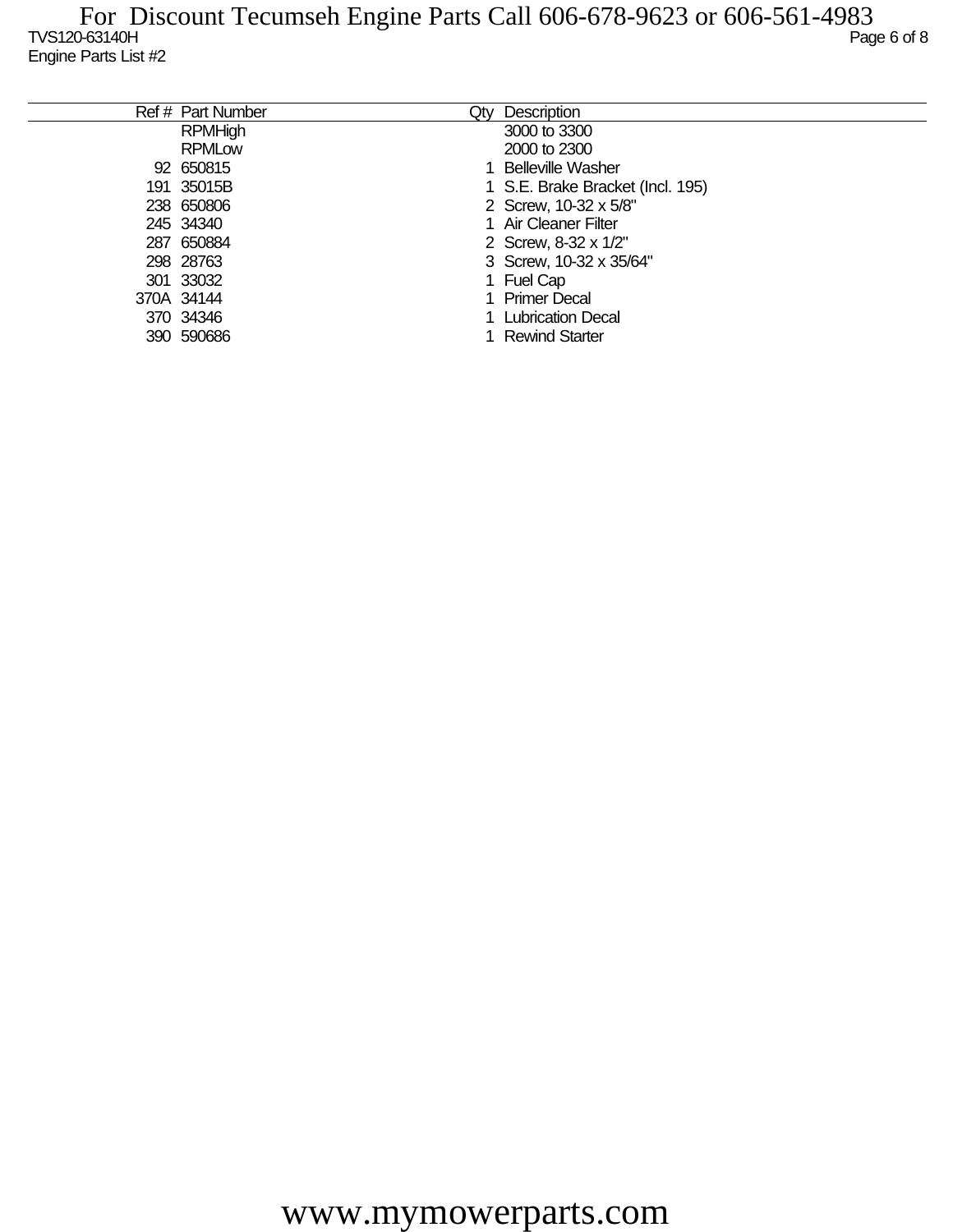TVS120-63140H Page 7 of 8 Engine Parts List #3 For Discount Tecumseh Engine Parts Call 606-678-9623 or 606-561-4983



www.mymowerparts.com